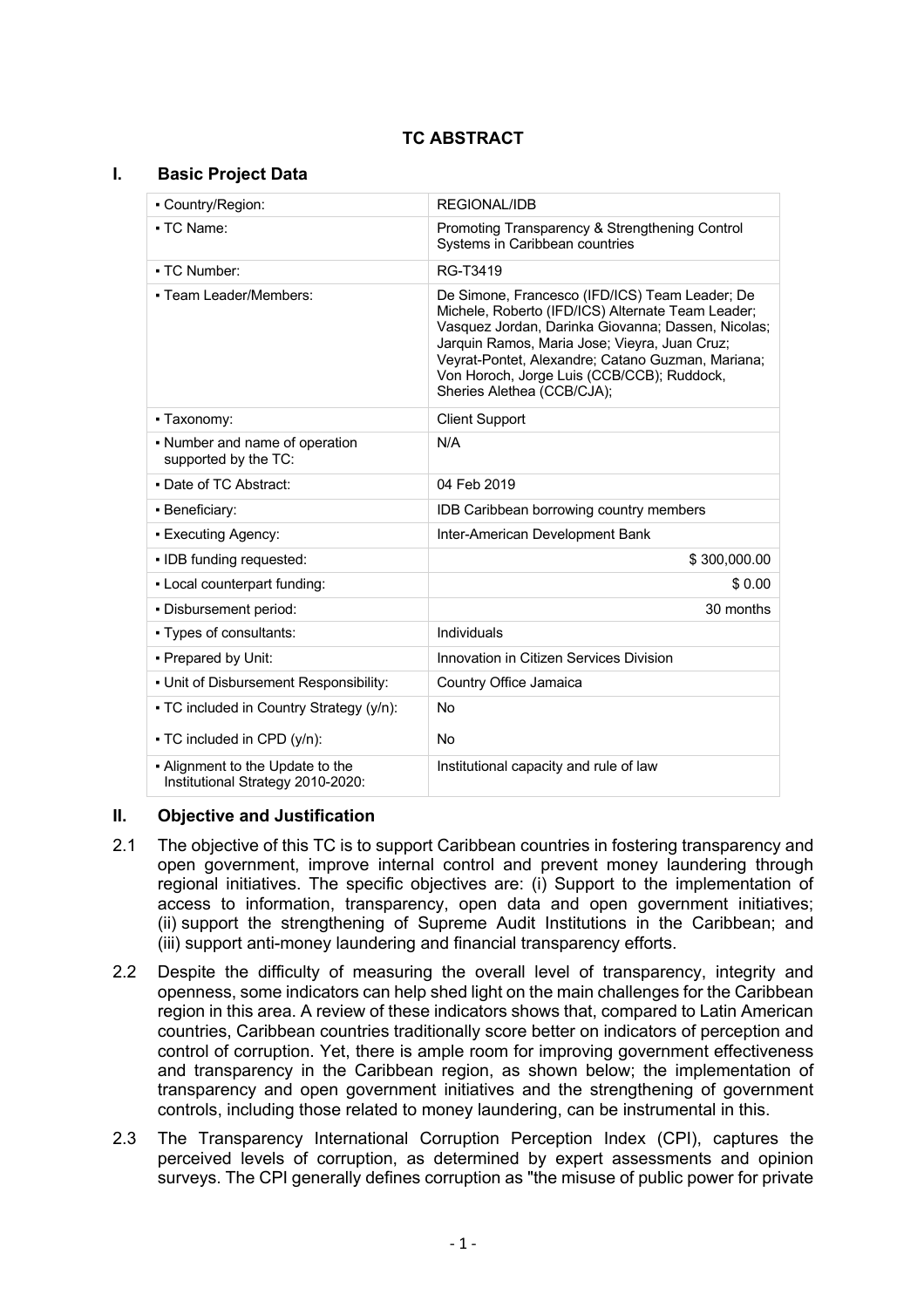benefit". Caribbean countries report an average CPI of 49.5 points on a scale of 0 to 100, where 0 is highly corrupt and 100 is very clean, significantly higher than Latin American countries, which on average score 37.6 points.

- 2.4 Supreme Audit Institutions are critical for the prevention of integrity issues in the public sector. In this sense, a priority for the region is to increase the effectiveness of SAIs, particularly filling gaps that have been identified under the SAI Performance Management Framework exercises, as well as by increasing follow up on recommendations formulated by the SAIs. Some of these activities could be supported by international and regional organizations of SAIs, such as INTOSAI and the Caribbean Organization of Supreme Audit Institutions (CAROSAI), which represents all of the IDB Caribbean member countries.
- 2.5 In this overall regional context, money laundering can become an enabler of irregularities, and the Caribbean region, with its important financial centers, is particularly vulnerable to it, as confirmed by the fact that two IDB Caribbean member countries currently appear on the Financial Action Task Force so-called gray-list, of countries with weak Anti-Money Laundering Frameworks, while one country also appears on the OECD list of countries that fail to comply with tax transparency standards. In light of the above, this TC will support activities aimed at improving the transparency and openness of the public-sector in IDB Caribbean member countries. Transparency and open government have been widely shown to be important tools to prevent corruption, conflict of interest, undue influence and other similar. Open Government in particular promotes a citizen-centric approach based on the principles of transparency, accountability and collaboration, enabled by new technologies as way to strengthen democratic systems and improve public sector delivery.
- 2.6 The TC will also support the strengthening of control systems, particularly SAIs, in the region; these are critical to detect instances of corruption and other forms of malfeasance in the public sector. The TC will also support IDB Caribbean member countries in their efforts to prevent money laundering and terrorist financing, by complying with the FATF Standards. Finally, the TC will support specific research and dissemination activities, in recognition of the fact that transparency and anti-corruption are significantly understudied in the region, and that countries can learn from each other in this area.

# **III. Description of Activities and Outputs**

- 3.1 The proposed TC is organized in four components: (i) Support to the implementation of access to information, transparency, and open data/government initiatives in the region; (ii) Support to Supreme Audit Institutions in the region, including through regional initiatives; (iii) Support to anti-money laundering and financial transparency; (iv) support research and knowledge activities.
- 3.2 **Component I. Transparency and Open Government (US\$100,000).** The objective is to support for the development of Open Government solutions and Action Plans. Activities and outputs in this component include: (i) support the design and implementation of transparency and access to information laws and regulations, institutions, and mechanisms (such as portals), both in general and at the sectoral level (namely in the areas of SOEs and Extractives); (ii) provide technical support to countries in the design and implementation of their Open Government Action Plan; (iii) support the review or regulatory and institutional frameworks in the areas of civil society participation, conflict of interest, asset declaration, revolving doors and other related.
- 3.3 **Component II. Support to Supreme Audit Institutions in the region (US\$100,000).** This component will support regional and national initiatives aimed at strengthening Supreme Audit Institutions and regional SAIs organizations. Activities include: i) implementation of SAI best practices and international standards, such as those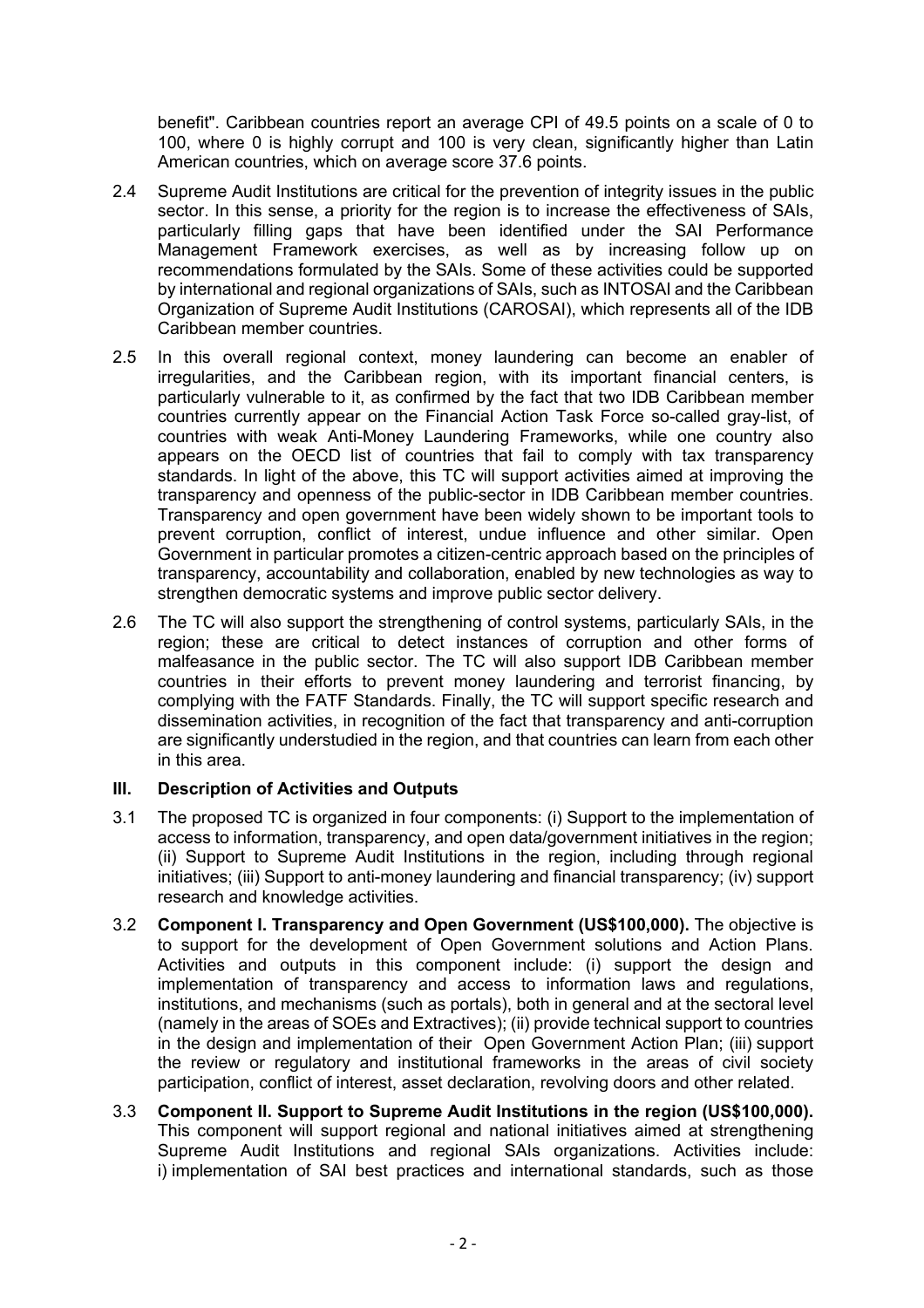issued by INTOSAI and CAROSAI in Caribbean countries SAIs; ii) implementation of the action plans stemming from the application of the SAI-PMF tools in Caribbean countries; iii) strengthening the capacity (technical, communication and organizational) of CAROSAI to implement regional initiatives; iv) implementation of tools to strengthen follow up on SAIs recommendations.

- 3.4 **Component III. Support to anti-money laundering and financial transparency (US\$60,000).** This component will support activities aimed at increasing transparency in the financial sector and strengthening countries' ability to counter money laundering, including by improving their record of compliance with the main international standards int his area. Specific activities are: i) organization of a regional workshop on beneficial ownership, to launch the upcoming joint IDB-OECD publication on the topic; ii) support to the implementation of activities stemming from FATF evaluations in 2 countries; iii) preparation of a regional study on the impact of de-risking on financial flows.
- 3.5 **Component IV. Support to research and knowledge activities (US\$40,000).** This component will support the implementation of knowledge and dissemination activities in the thematic areas of the TC. Main activities are: i) preparation of two publications, on topics to be defined related to the topic areas of the TC; i) organization of one regional event disseminating the results of publications produced.

# **IV. Budget**

| <b>Activity/Component</b>                                                   | <b>IDB/Fund Funding</b> | Counterpart<br><b>Funding</b> | <b>Total Funding</b> |
|-----------------------------------------------------------------------------|-------------------------|-------------------------------|----------------------|
| Transparency and Open Government<br>(USS100,000)                            | \$100,000.00            | \$0.00                        | \$100,000.00         |
| Support to Supreme Audit Institutions<br>in the region (US\$100,000)        | \$100,000.00            | \$0.00                        | \$100,000.00         |
| Support to anti-money laundering and<br>financial transparency (US\$60,000) | \$60,000.00             | \$ 0.00                       | \$60,000.00          |
| Support to research and knowledge<br>activities (US\$60,000)                | \$40,000.00             | \$ 0.00                       | \$40,000.00          |

#### **Indicative Budget**

# **V. Executing Agency and Execution Structure**

- 5.1 The TC will be executed by the Inter-American Development Bank (IDB). The Innovation for Citizen Services Division (ICS) will be in charge of the general coordination and technical supervision.
- 5.2 The TC will rely on the significant body of knowledge accumulated by the IDB in in recent years, with an important series of publications that have helped build knowledge in specific thematic areas such as conflict of interest, sovereign rating and corruption, gender and transparency, ultimate beneficial ownership, and politically exposed persons, just to mention the main ones. In addition, the TC will closely coordinate with other ongoing efforts in this area in the Caribbean, including a regional project with FOMIN focusing on de-risking (RG-T2924) and recent efforts to support AML in Guyana (GY-T1155) and Suriname (RG-T2224).

# **VI. Project Risks and Issues**

6.1 No significant risks are expected. However, the low technical capacity of the counterparts in these topics might slow down the implementation of components. In component I, the team has identified the risk of limited number of providers in the market to develop open government solutions enabled by technology. In order to mitigate this risk, the Bank will provide assistance through specialized teams that will facilitate